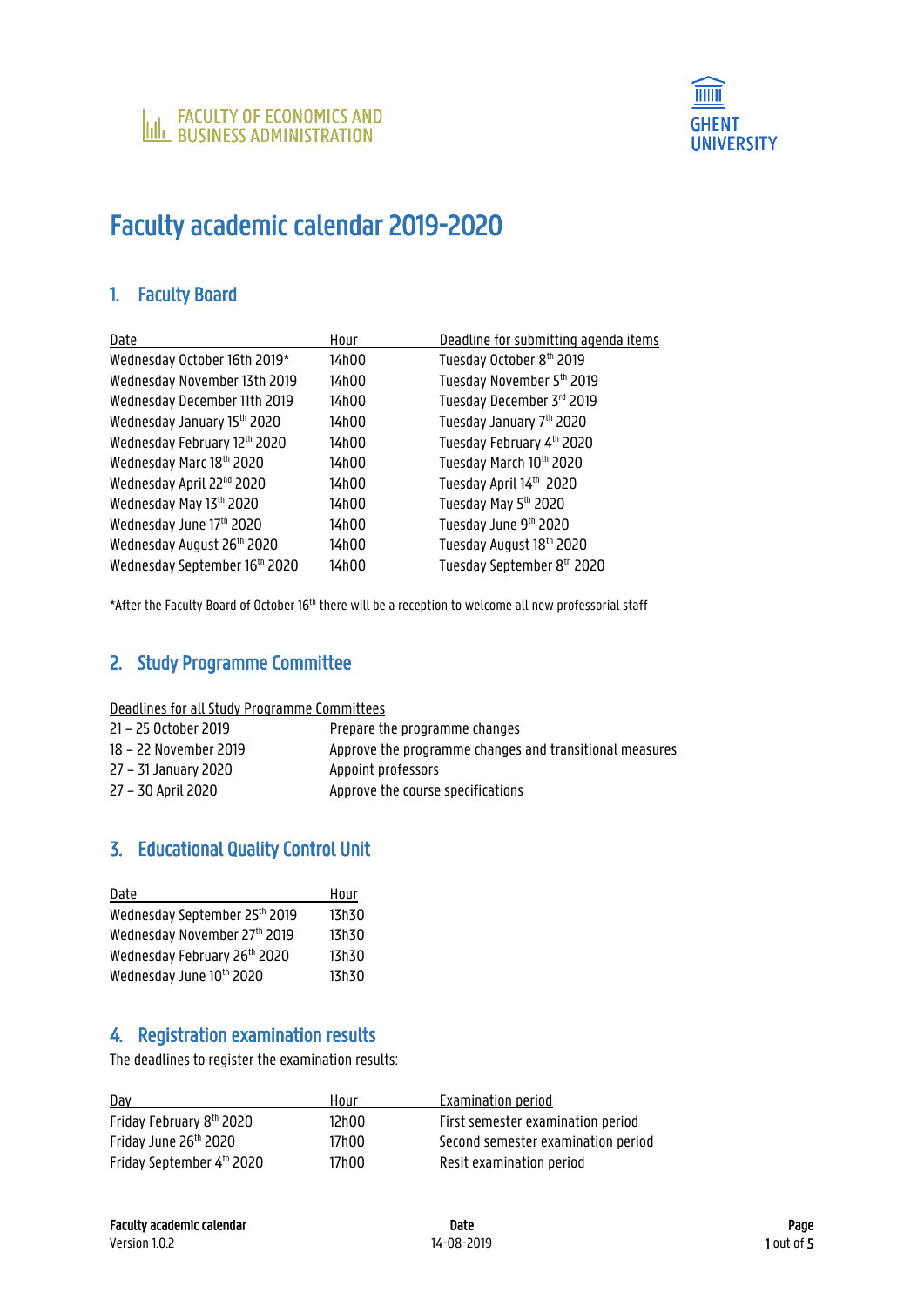



## 5. Deliberation

The Examination Boards deliberate either in person or electronically (Education and Examination Code 2019-2020, article 62 §1). The chair and secretary always check the deliberation lists for any material errors or anomalies, and they shall make these available to the members of the Examination Board in electronic format at the latest the day before the dates mentioned below. The Examination Board per deliberation set and the Examination Board per study programme may be convened by a simple request from a member or an ombudsperson (Education and Examination Code 2019-2020, article 62 §3). This request can be done via telephone or email, direct to the chair.

In case of deliberations in person, these shall be organised on the dates mentioned below. The chair will communicate to all members and send an invitation via email, mentioning the date and hour.

All members of the Examination Boards are therefore requested to be available on the following dates, in case a deliberation in person is requested.

| Day                                | Hour      | Examination period                 |
|------------------------------------|-----------|------------------------------------|
| Thursday February 13th 2020*       | $8 - 10h$ | First semester examination period  |
| Thursday July 2 <sup>nd</sup> 2020 | 8h – 10h  | Second semester examination period |
| Thursday September 10th 2020       | 8h – 10h  | Resit examination period           |

\*only for students who have taken all exams in their programme and can graduate

Deliberation in person, convened at the request of a member of the Examination Board or at the request of the ombudsperson.

Deliberation about passing the following study programmes:

- Linking courses and preparatory programmes
- Postgraduate studies: arts and culture management, social profit and public management

Deliberation about passing the following study programmes and determining the grade of merit:

- Bachelor: economics, business economics, business engineering, business administration, public administration and management
- Master: economics, business economics, business engineering, business administration, public administration and management
- Master in complementary studies: economics, business economics
- Subsequent Master: banking and finance, marketing analysis

## 6. Announcement examination results

The results will be announced for all students individually with a transcript of records via Oasis.

The results will be announced for students who can graduate in one of the following study programmes:

- Bachelor
- **Master**
- Postgraduate studies
- Linking course
- Preparatory programme

The degree ceremonies for students obtaining a master's degree or postgraduate certificate, will be organised after the resit examination period (see '7 degree ceremony').

| <b>Faculty academic calendar</b> | Date       | Page       |
|----------------------------------|------------|------------|
| Version 1.0.2                    | 14-08-2019 | 2 out of 5 |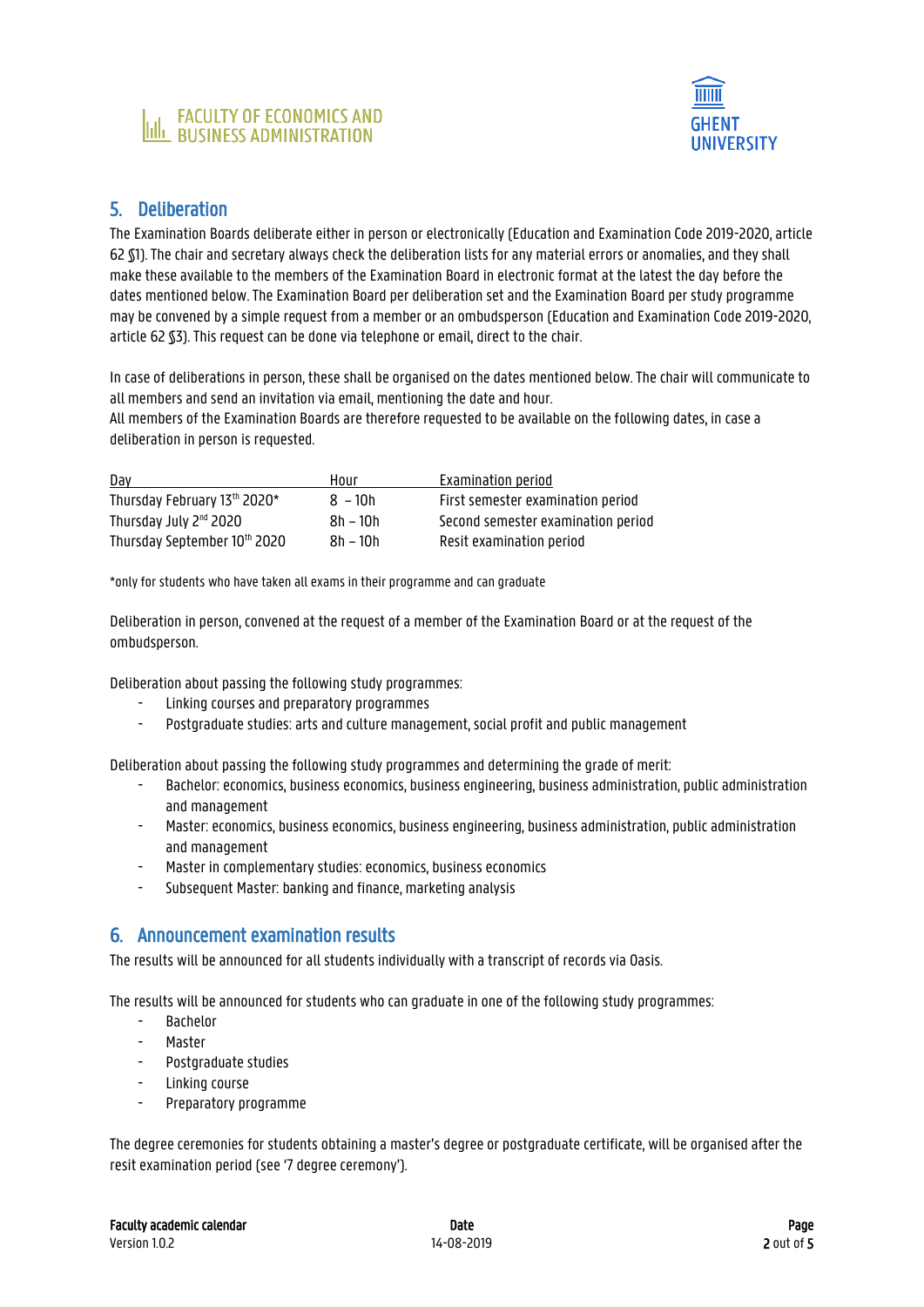



| Day                                | Hour  | Examination period                 |
|------------------------------------|-------|------------------------------------|
| Friday February 7th 2020*          | 13h30 | First semester examination period  |
| Thursday February 13th 2020        | 13h30 | First semester examination period  |
| Thursday July 2 <sup>nd</sup> 2020 | 13h30 | Second semester examination period |
| Thursday September 10th 2020       | 13h30 | Resit examination period           |

\*Announcement of the results provided individually with a transcript of records via Oasis, for all students except those who can graduate

## 7. Degree ceremony

The degree ceremony is organised for all students who graduated in a master's programme or postgraduate study in academic year 2019-2020, whether they graduated in the first semester examination period, the second semester examination period or the resit examination period.

| Day                          | Hour                | Place |
|------------------------------|---------------------|-------|
| Thursday September 24th 2020 | to be announced UFO |       |
| Friday September 25th 2020   | to be announced UFO |       |
| Saturday September 26th 2020 | to be announced UFO |       |

The complete programme for the degree ceremonies will be announced later.

Note:

- The official graduation date for master students who passed the study programme in the first examination period is February 13th 2020
- The official graduation date for master students who passed the study programme in the second examination period is July 2nd 2020
- The official graduation date for master students who passed the study programme in the resit examination period is September 10<sup>th</sup> 2020

## 8. Examination periods

First semester examination period Monday January  $6<sup>th</sup>$  2020 – Saturday February 1st 2020

Second semester examination period Monday May  $25^{th}$  2020 – Saturday July  $4^{th}$  2020 (including deliberations and feedback, exams will be organised until June 27<sup>th</sup>, feedback will be organised on July 2<sup>nd</sup> 3<sup>rd</sup> and  $4<sup>th</sup>$ 

Resit examination period Monday August 17<sup>th</sup> 2020 - Saturday September 12<sup>th</sup> 2020 (including deliberations and feedback, exams will be organised until September  $5<sup>th</sup>$ , feedback will be organised on September 10<sup>th</sup> 11<sup>th</sup> and 12<sup>th</sup>)

## 9. Feedback

The lecturer in question will communicate the moment of feedback (date and hour) via Ufora.

| Page |
|------|
|      |

Version 1.0.2 3 out of 5 out of 5 out of 5 out of 5 out of 5 out of 5 out of 5 out of 5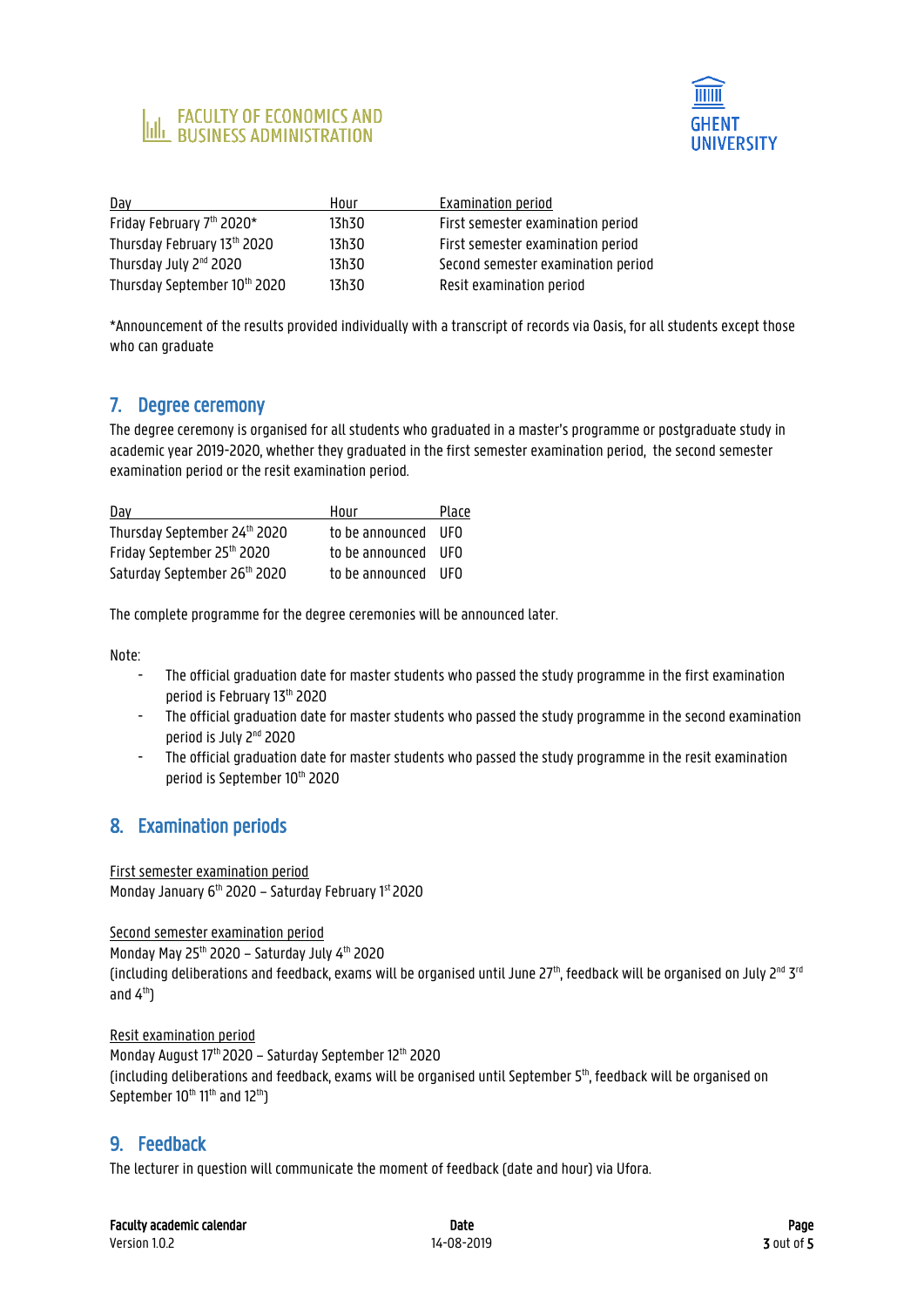



First semester examination period February 10<sup>th</sup> 2020 until February 21st 2020

Second semester examination period July 2nd 2020 until July 4th 2020

Resit examination period September 10<sup>th</sup> 2020 until September 14<sup>th</sup> 2020

All examination periods September 14<sup>th</sup> 2020 until September 19<sup>th</sup> 2020

# 10. Master's dissertation

#### Interim reporting and feedback

- Master public administration and management, economics, business administration, business economics: Friday March 31st 2020
- Master complementary studies economics, business economics: Friday March 31<sup>st</sup> 2020
- Master business engineering first year: Friday May 8<sup>th</sup> 2020
- Personal learning path of one and a half year
	- $\rightarrow$  Students who will submit in 2019-2020: in agreement with the promotor
	- Students who will submit in 2020-2021: Friday October 30<sup>th</sup> 2020

#### First semester examination period

- Written report submission: before Tuesday January 7th 2020 at 16h00
- Presentation and oral defence: Monday January 27<sup>th</sup> 2020 until Saturday February 1st 2020

Applicable for students who only have to pass their master's dissertation, whether or not with first semester courses.

Second semester examination period

- Written report submission: before Tuesday June 2<sup>nd</sup> 2020 at 16h00
- Presentation and oral defence: Monday June 22<sup>nd</sup> 2020 until Saturday June 27<sup>th</sup> 2020

Resit examination period

- Written report submission: before August 11<sup>th</sup> 2020 at 16h00
- Presentation and oral defence: Monday August 31<sup>st</sup> 2020 until Saturday September 5<sup>th</sup> 2020

## 11. Registration master's dissertation subject

Students starting with the one year master's programmes public administration and management, economics, business administration, business economics, complementary studies in economics, complementary studies in business economics

- Apply for a subject in SharePoint: Friday October 25th 2019
- Apply for the dissertation defence in SharePoint: Tuesday April 21st 2020

Students starting with the two year master's programme business engineering

Apply for a subject in SharePoint: Friday October 25<sup>th</sup> 2019

Students graduating in the two year master's programme business engineering (and submitting in 2019-2020)

Apply for the dissertation defence in SharePoint: Tuesday April 21st 2020